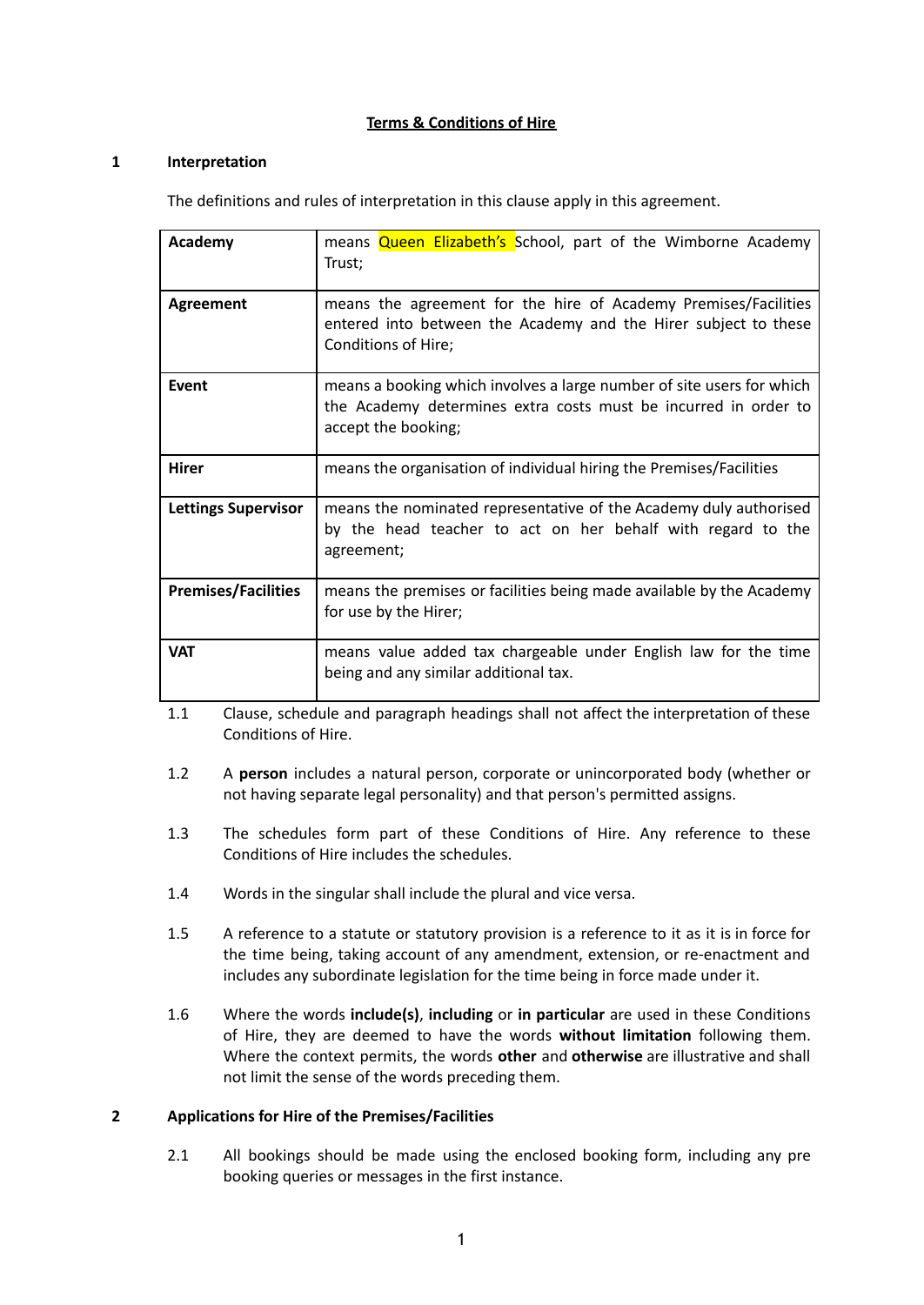- 2.2 In respect of reoccurring bookings, the Hirer may request and the Academy, at its absolute discretion may agree to receive monthly payments in respect of reoccurring bookings rather than requiring the Hirer to make an upfront payment for all bookings.
- 2.3 No person under the age of 18 years will be accepted as a Hirer.
- 2.4 Applications for hire of the Premises/Facilities must be made to the Site Manager/School Office at least [one calendar month] prior to the date of use.
- 2.5 Payments will be made only after the Academy has confirmed the booking, this will usually be within 2 working days.
- 2.6 Applications for hire of the Premises/Facilities shall be treated equally, in line with the Academy's equal opportunities policy.
- 2.7 The Academy shall have the right to refuse any application for use of the Premises/Facilities. The Academy must be assured that the purpose of the Premises/Facilities hire will not result in controversy, disrepute, legal action or disorderly behaviours.
- 2.8 The Academy, at its own discretion, reserves the right to deem a booking as an Event. An Event is likely to be a booking which involves a large number of site users such as spectators or an audience. The Academy may make further charges to the Hirer for an event where the Academy deems extra staffing, cleaning or other facilities management costs are required.
- 2.9 If the Hirer believes their booking may be an Event they must contact the Academy directly to discuss their requirements prior to making the booking request. A failure to disclose a booking as an Event may result in the cancellation of a booking.

## **3 Facilities**

- 3.1 Use of the Premises/Facilities only includes use of the areas expressly agreed by the Academy.
- 3.2 The Academy will make available such equipment as are referred to at the time of booking. It is the responsibility of the Hirer to ensure these are arranged to suit their needs and returned to the original layout at the end of the period of hire.
- 3.3 Should a "hired" room be unavailable a suitable alternative will be offered.
- 3.4 The Academy's responsibility during the period of hire is set out in Part A of Schedule 1.
- 3.5 The Hirer's responsibilities during the period of hire are set out in Part B of Schedule 1.

## **4 Hire Charges**

4.1 Hire charges for the Premises/Facilities are as specified overleaf, as may be updated from time to time by the Academy.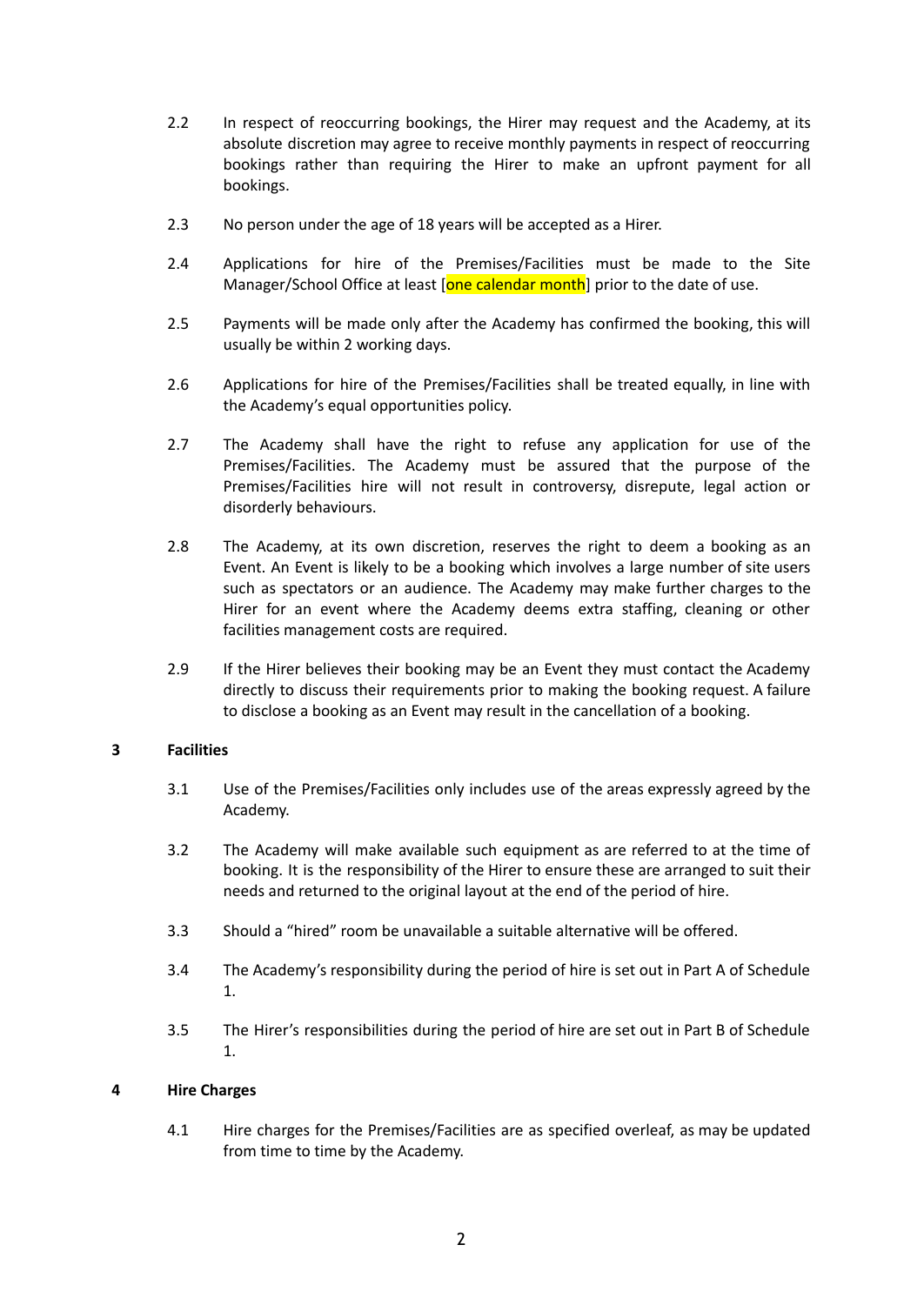- 4.2 The Academy may, at its discretion request a  $E[100]$  advance deposit to be paid in full to the Academy on entering into the Agreement as security for the Hirer complying with their obligations under the Agreement. Such sum will be refunded to the Hirer on expiration of the period of hire if all obligations have been complied with.
- 4.3 Payment for the hiring must be paid to the Academy 30 days in advance of the hire period and in accordance with the schedule of payment issued once a booking application has been accepted by the Academy.
- 4.4 All charges are reviewed annually by the Academy on 1 September. Any changes will be notified to the Hirer in writing.

# **5 Cancellation by the Hirer**

- 5.1 If the Hirer wishes to cancel their booking in whole or in part the Hirer must cancel the booking by informing the Facilities & Events Manager in writing.
- 5.2 Charges in accordance with the following scale will be made for any cancellation:-
	- 5.2.1 in respect of stand alone bookings, if less than 21 calendar days' notice for cancellation is given before the period of hire, the hiring fee is to be paid in full.
	- 5.2.2 in respect of block bookings (for the purpose of this agreement, block bookings means either the booking of multiple facilities or rooms at the same time, or repeated bookings of one or more of the facilities or rooms where the multiple bookings are made on the same date) if less than 30 calendar days' notice for cancellation is given before the period of hire, the hiring fee is to be paid in full.

## **6 Cancellation by the Academy**

- 6.1 The Academy reserves the right to cancel the Agreement at any time if the Premises/Facilities are required for use for Academy activities. In the event of such cancellation, the Academy will give to the Hirer at least 21 days' notice and refund any monies paid in respect of the booking, but shall not otherwise be liable to the Hirer.
- 6.2 The Academy reserves the right to relocate the hiring to another part of the Academy, for any reason at any time.
- 6.3 The Academy will not accept responsibility for any loss, or other expenses, howsoever incurred by the Hirer, in the event of cancellation by the Academy of the letting as a result of circumstances beyond its control or if the Premises/Facilities to be hired are unsuitable (i.e. pitches being unsuitable for play as a result of weather conditions (including without prejudice to the generality of the same, industrial action, by its employees or others, fuel shortage, failure of gas /electric supply). The decision of the Academy as to whether a letting should be cancelled is binding on the Hirer. In the event of cancellation other than that for reasons beyond the Academy's reasonable control, the Academy shall refund any sums paid by the Hirer.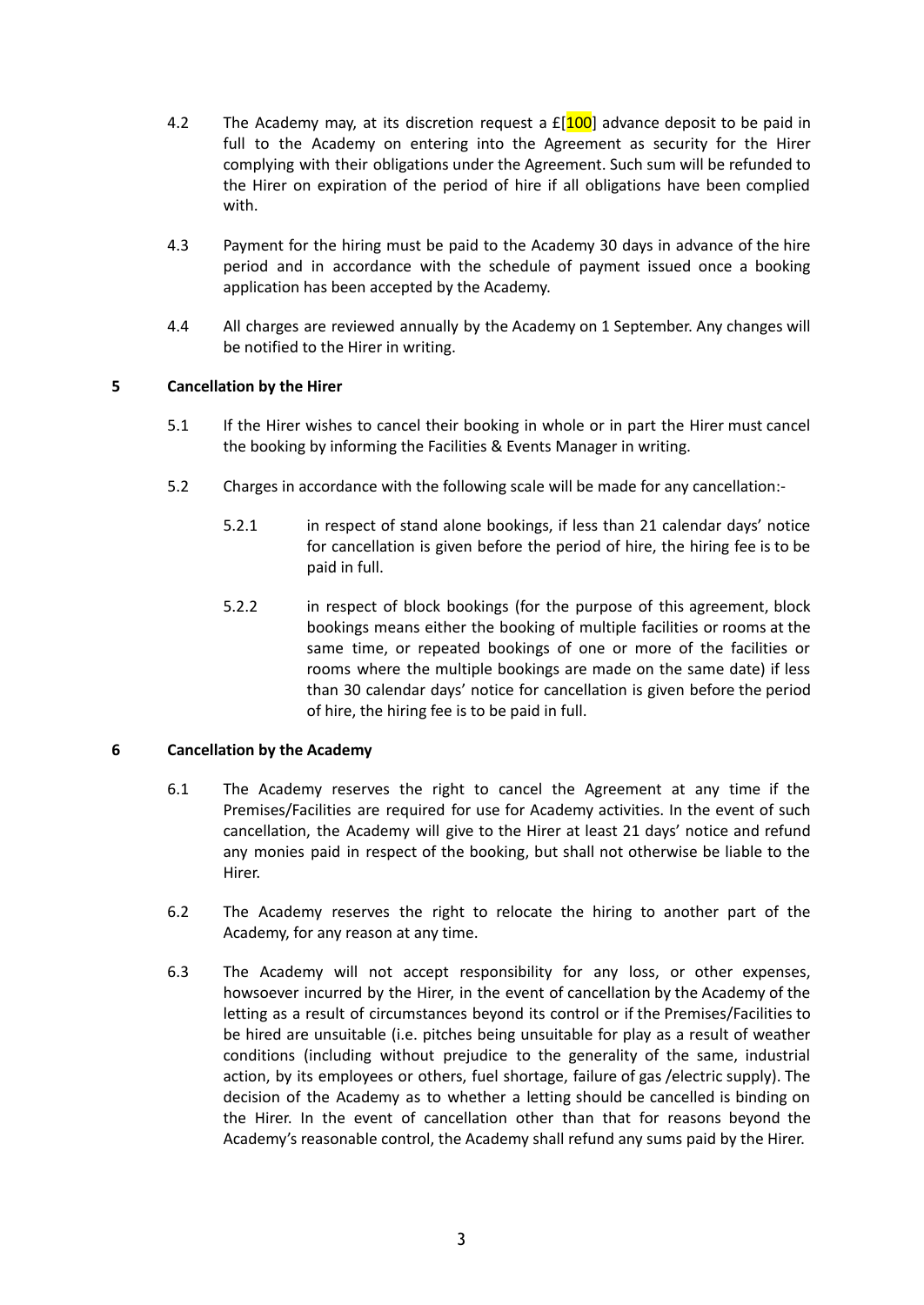- 6.4 The Academy may cancel the Agreement at any time before or during the period of hire if:-
	- 6.4.1 the Hirer fails to comply with any of the terms of this Agreement; or
	- 6.4.2 details of any particulars referred to in the Agreement have not been supplied as required, or if supplied, are not approved by the Academy; or
	- 6.4.3 the Hirer does not comply with the safeguarding requirements at clause 30.
- 6.5 In the event of such a cancellation no refund of any monies paid in respect of the booking will be made to the Hirer and the Academy will not be liable to the Hirer in any respect.
- 6.6 If the Academy is closed due to poor weather conditions and hiring of the Premises/Facilities cannot take place, this will be notified to you by email and published on the Academy's website.

# **7 Use of the Premises/Facilities**

- 7.1 During the period of hire, the Hirer shall ensure that:-
	- 7.1.1 no part of the Premises/Facilities are used for any purpose other than that described in the Agreement;
	- 7.1.2 the Premises/Facilities fittings, fixtures and furniture at the Premises/Facilities are not subjected to damage (whether accidental or otherwise) or undue wear and tear;
	- 7.1.3 no part of the Premises/Facilities is used for any unlawful purpose or in any unlawful way or in any way likely to invalidate any insurance;
	- 7.1.4 no animal is brought into the Premises/Facilities or allowed to enter the Premises/Facilities without prior consent of the Academy (except guide dogs for the blind or hearing dogs for the deaf);
	- 7.1.5 the Premises/Facilities or any part of the Premises/Facilities are not sub-hired;
	- 7.1.6 all users of the Premises/Facilities by virtue of the hiring shall restrict themselves to the areas hired and shall not enter other parts of the Academy;
	- 7.1.7 the Hirer will leave the Premises/Facilities in the same condition as at the beginning of the letting. If additional cleaning is required as a result of the Hirer's use of the Premises/Facilities, or the Academy has had to dispose of excessive waste, the Academy will invoice the Hirer for the all cleaning costs/waste removal incurred. The Hirer will be required to pay the invoice within 7 days.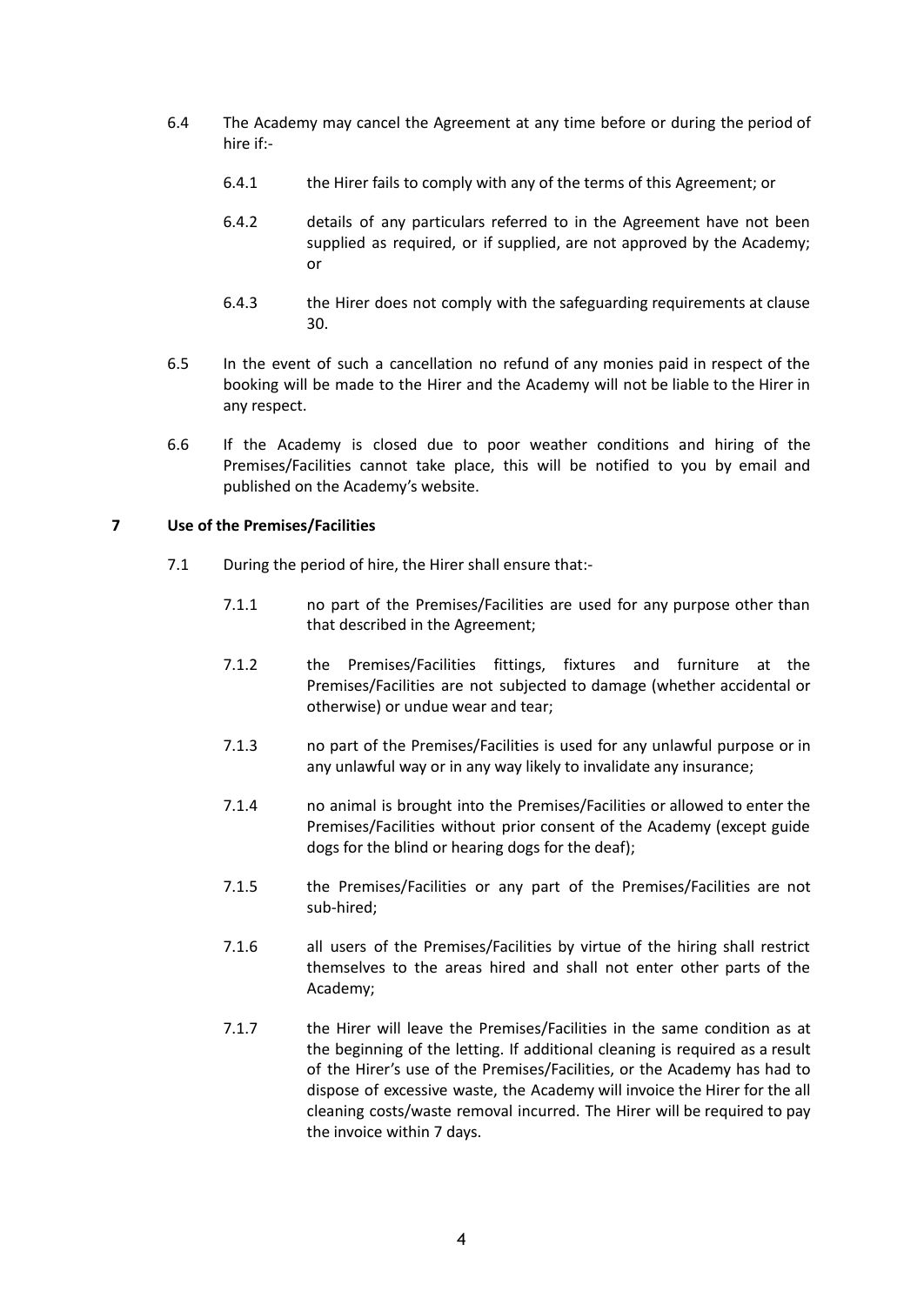7.2 The Academy will take all reasonable steps to accommodate disabled users. The Hirer should advice the Academy in advance if they are aware that disabled users are attending the meeting or function, where possible and advise of reasonable adjustments required. The Academy will endeavour to implement reasonable adjustments where possible.

## **8 Special Measures**

- 8.1 The Hirer is expected to be familiar with and will solely be responsible for implementing any special measures recommended by the Government in respect of the Covid-19 pandemic, including but not limited to, changes of capacity, social distancing measures and the use of masks.
- 8.2 The Hirer shall be responsible for collating a record of attendees as required to comply with the Governments track and trace scheme.
- 8.3 The Hirer shall notify the Academy immediately should they become aware of an attendee testing positive for Covid-19 within two weeks of attending the Premises/Facilities.
- 8.4 The Academy shall provide upon request details of any special measures put in place in respect of Government guidance. The Academy shall remain responsible for the implementation of Government guidance in respect of common areas (including car parks, reception and corridors).
- 8.5 Upon request of the Academy, the Hirer will provide details of the number of attendees together with details of the special measures that will be put into place in respect of Government guidance.
- 8.6 The Academy will not under any circumstances accept responsibility or liability in respect of any fines or penalty fees incurred due to breach of such Government guidance or measures.

## **9 Maximum Capacities**

- 9.1 It is the Hirer's responsibility to ensure that maximum capacities, as stated by the Academy, for the Premises/Facilities are not exceeded.
- 9.2 Maximum capacities as stated, shall include all persons attending or present at the Premises/Facilities including (but not limited to) any supervisors, those participating in activities, parents and members of the public.
- 9.3 Maximum capacities may be subject to change to reflect the up to date Government guidance in respect of the Covid-19 pandemic.

## **10 Supervision**

- 10.1 During the period of hire the Hirer is to be responsible for the effective supervision of those attending or present at the Premises/Facilities including:-
	- 10.1.1 the effective control of pupils/all persons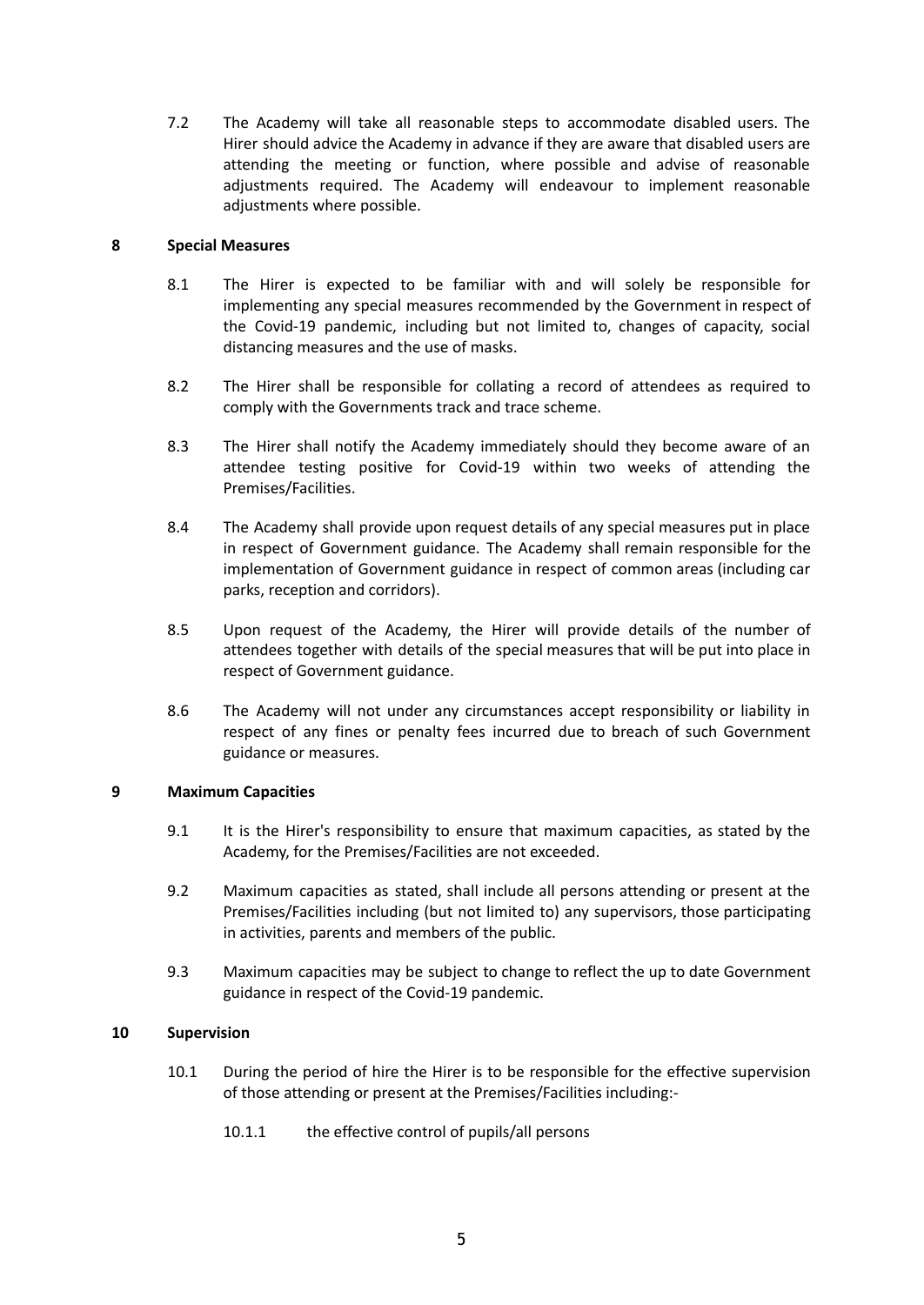- 10.1.2 the orderly and safe admission and departure of persons to and from the Premises/Facilities
- 10.1.3 the safety of the Premises/Facilities and the contents of the Premises/Facilities
- 10.1.4 supervision of car parking arrangements so as to avoid obstruction of the highway.
- 10.2 The Hirer shall use sufficient supervisors/assistants to maintain good order during the period of hire and expel any person acting in a disorderly manner, or disobeying Academy or Hirer instructions. In default, the Academy may expel such persons.
- 10.3 The Hirer shall ensure that no undesirable person is permitted to enter, remain or otherwise make use of the Premises/Facilities and that no person shall trespass on parts of any Academy Premises/Facilities not included in the hiring.

#### **11 Safety Requirements**

During the period of hire, the Hirer shall ensure that:-

- 11.1 they are fully familiar with the Academy's first aid/fire safety/emergency procedure policies, copies of which shall be provided to the Hirer. The Hirer is expected to take all reasonable steps to ensure that all persons using the Premises/Facilities by virtue of the Agreement are also familiar with these policies;
- 11.2 fire-fighting apparatus at the Premises/Facilities is kept in its proper place and is only used for its intended purposes;
- 11.3 one person in the Hirer's party has access to a mobile telephone so that in the event of an emergency, the Lettings Supervisor and/or the emergency services may be contacted;
- 11.4 any safety issues, however slight, or outbreak of fire are reported immediately to the Lettings Supervisor and if necessary activate the fire alarm system;
- 11.5 no obstruction should be placed in gangways or exits, nor in front of emergency exits, and such exits must be available for free access at all times;
- 11.6 no performances or use takes place which could involve danger to the public;
- 11.7 for safety and fire prevention reasons, no garlands or decorations are used other than those agreed in advance with the Academy, which must not be of a combustible nature;
- 11.8 no highly flammable substances are brought onto or used in any part of the Premises/Facilities;
- 11.9 no smoke machines are used;
- 11.10 no additional heating appliances are brought into and used on the Premises/Facilities;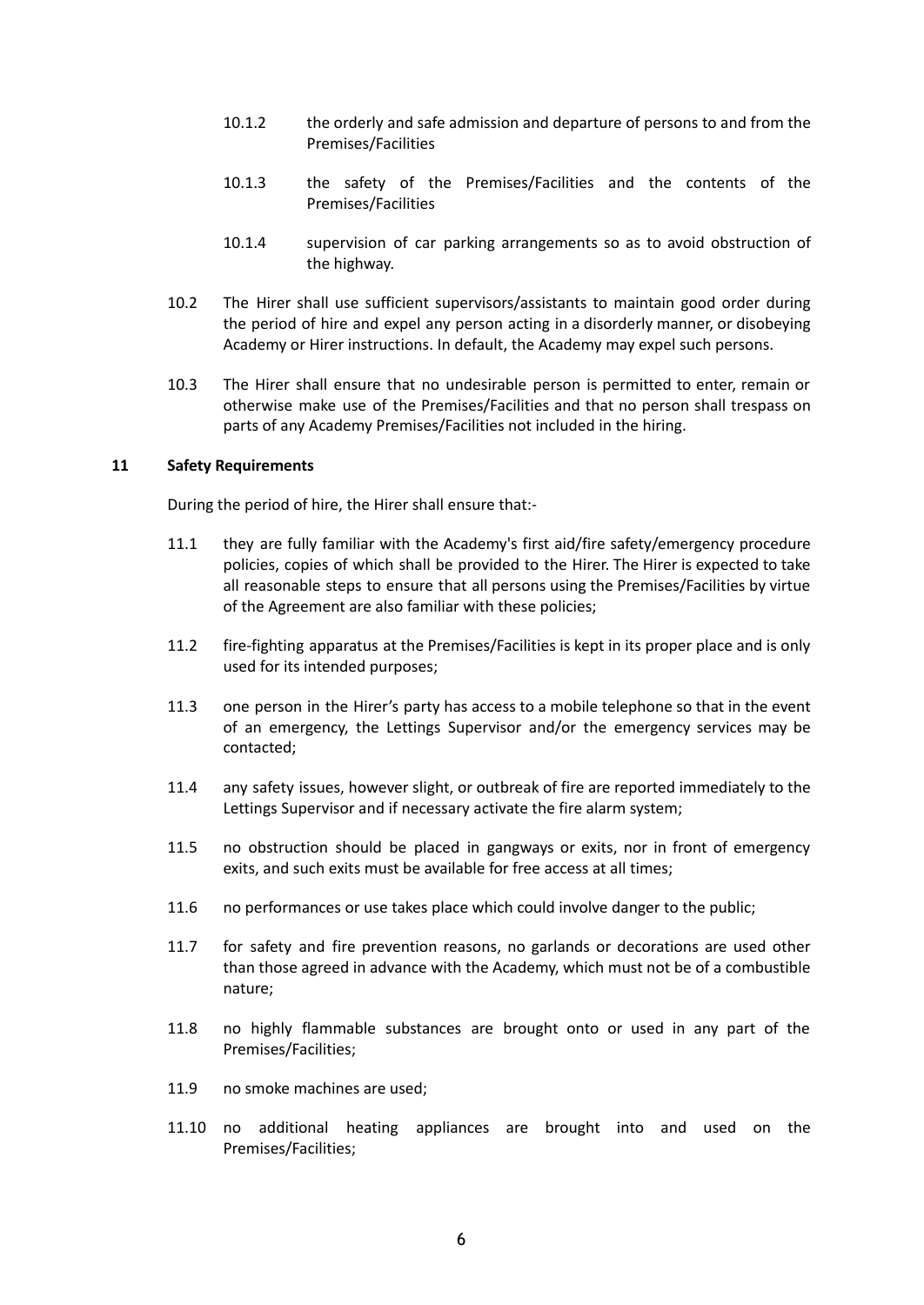- 11.11 any accidents or damage which shall be reported to the Lettings Supervisor before the Hirer leaves the Premises/Facilities; and
- 11.12 the Hirer is responsible for security at the Premises/Facilities during the period of hire.
- 11.13 Any persons not adhering to the Academy's H&S procedures will be asked to leave the site.

#### **12 Lighting and Electrical Safety**

During the period of hire, the Hirer shall ensure that:

- 12.1 no lighting, heating, power or other electrical fittings or appliances in the Premises/Facilities are altered, moved, or in any way interfered with; and
- 12.2 no additional lights or extensions brought onto and used on the Premises/Facilities (without prior written permission of the Academy).
- 12.3 it shall only use electrical equipment where this has been PAT (Portable Appliance Testing) by the user and where permission has been obtained in advance. The Hirer is responsible for obtaining adequate insurance to cover the use of any electrical appliances brought into the building which must be shown to the Academy upon request.

#### **13 First Aid**

The Hirer shall ensure that a person with appropriate first aid skills is present at the Premises/Facilities during the period of hire. The Hirer must ensure that a suitable first aid kit is provided for use by such person during the period of hire. In the event of first aid being administered, a written report will be forwarded to the Academy. The report must contain the name, address, type of injury, first aid administered and the reason/cause of the injury.

## **14 Alterations, Advertising and Care of Premises/Facilities**

- 14.1 If the Hirer is going to advertise an event in advance, the Hirer will submit to the Academy for approval, a draft of any poster or advert relating to the event and comply with all requirements that the Academy may reasonably impose in relation to content/publication. It is the responsibility of the Hirer to ensure that the law is not broken.
- 14.2 The Hirer is to take good care of and not cause any damage to the Premises/Facilities fittings/equipment. The Hirer is to make good and pay for any such damage caused by any act or neglect of the Hirer or anyone permitted by the Hirer to enter the Premises/Facilities.
- 14.3 No bolts, nails, tacks, screws, bits, pins, or other like objects shall be driven into any part of the Premises/Facilities by the Hirer nor shall any placards or other articles be fixed to any part of the Premises/Facilities.
- 14.4 No advertisements of any type are to be displayed inside or outside of the Premises/Facilities by the Hirer without the prior approval of the Academy.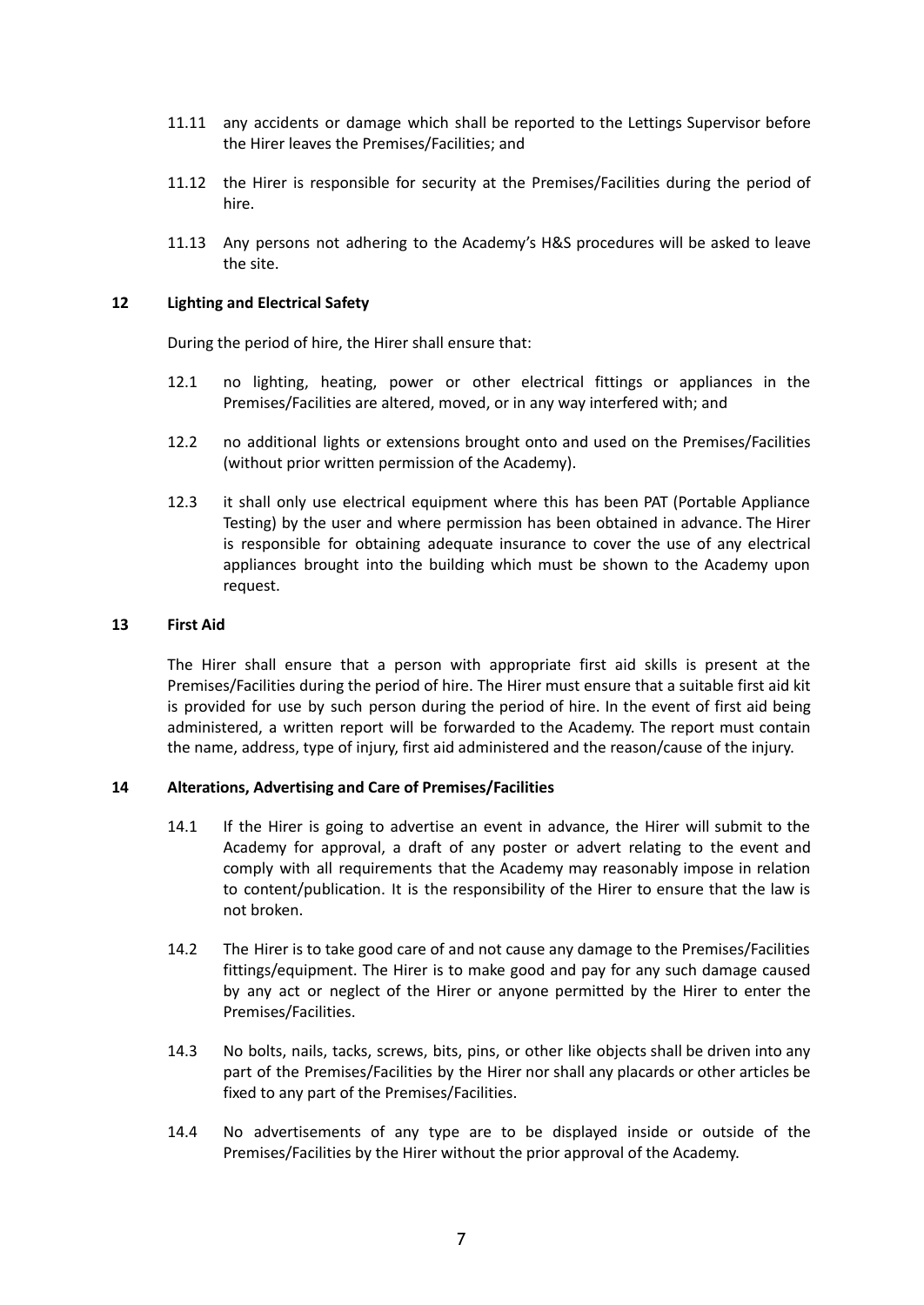- 14.5 No alterations shall be made to the Premises/Facilities by the Hirer, either in construction, arrangement of public accommodation, lighting, heating, seating, fixtures, fittings, exits or otherwise without the prior written approval of the Academy.
- 14.6 The gymnasium and hall floors are used by children for physical education and no substance is to be applied to the floors by the Hirer to prepare them for dancing or any other activity. No footwear liable to damage floors may be worn on the Premises/Facilities.

## **15 Food, Refreshments and the Sale of Goods**

- 15.1 The Hirer may not sell or allow to be sold on the Premises/Facilities any food, refreshments or goods without first obtaining the written consent of the Lettings Supervisor.
- 15.2 The Hirer must, if selling food, refreshments or goods on the Premises/Facilities, comply with all relevant legislation.

## **16 Prevention of Nuisance**

- 16.1 The Hirer must ensure that any music played or provided at the Premises/Facilities, or noise levels from functions or activities taking place on the Premises/Facilities, do not cause a nuisance either within the Academy or to surrounding Premises/Facilities or any nearby residential accommodation.
- 16.2 The Hirer must ensure that cars belonging to those attending are not parked so as to cause an obstruction at the entrance to, or exits from, the Academy and must not obstruct or delay access to the Academy by emergency vehicles.
- 16.3 The Hirer must take all reasonable measures to ensure that cars belonging to those attending do not obstruct the public highway access to adjacent private property; and also that undue noise is not caused on arrival or departure.
- 16.4 The Hirer shall comply with any requirements of the Academy with regard to parking of vehicles.

## **17 Statutory Requirements**

- 17.1 The Hirer must not do or permit any act matter or thing that would or might constitute a breach of any statutory requirement affecting the Premises/Facilities.
- 17.2 The Hirer shall comply with all conditions and regulations made in respect of the Premises/Facilities by the Fire Authority, the Council in its capacity as the Licensing Authority, or otherwise. Without prejudice to the generality of the above, this includes any conditions or regulations in connection with any event which includes public dancing or music or other similar public entertainment.
- 17.3 The Hirer is responsible for obtaining any licences which may be required for the period of hire. Copies of such licences are to be provided to the Lettings Supervisor 7 days in advance of the period of hire.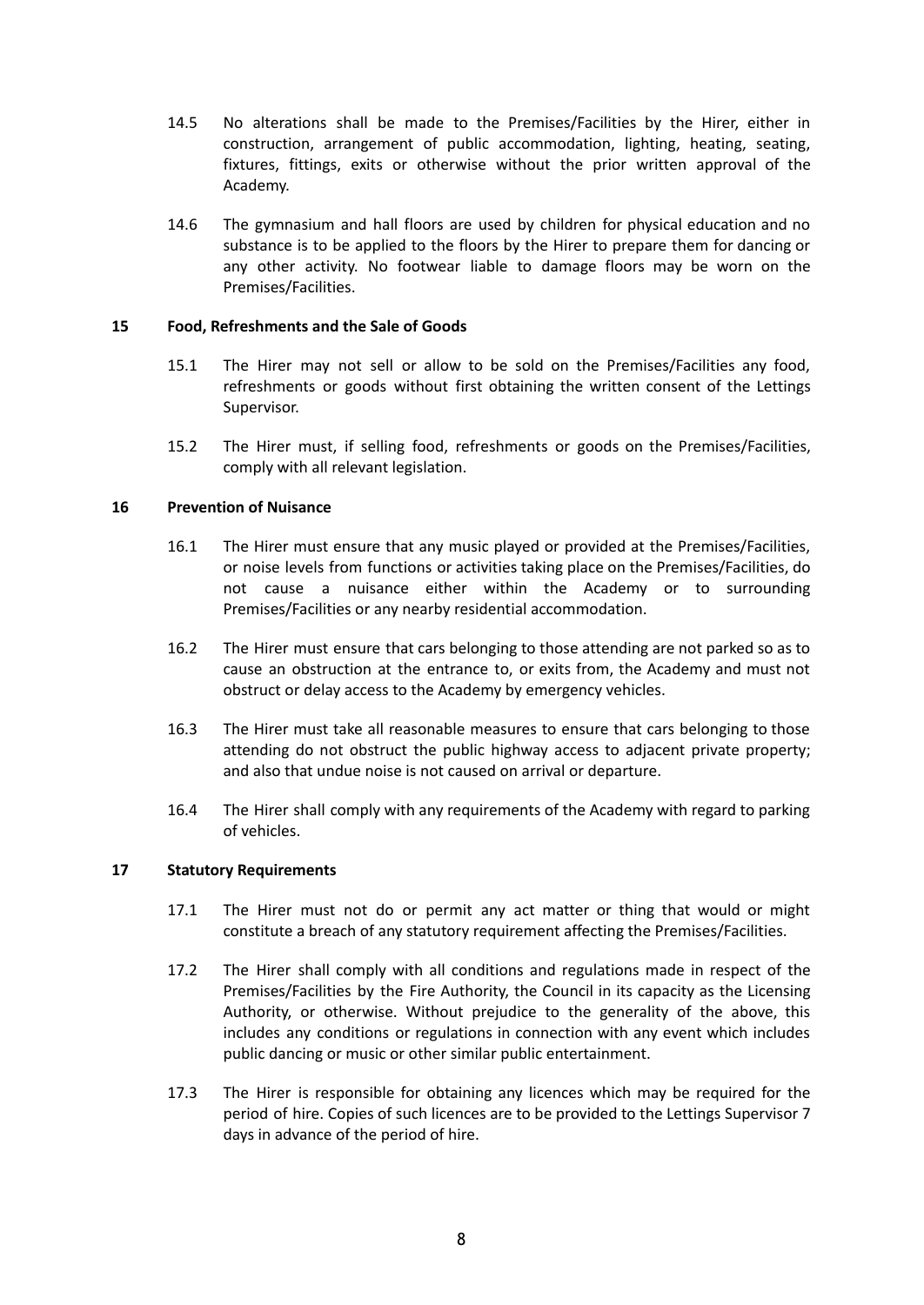## **18 Equal Opportunities**

The Hirer must not discriminate, or permit others acting on his behalf to discriminate, in any of its activities held in the Premises/Facilities.

#### **19 Copyright and other Licences and Permissions**

- 19.1 In the use of the Premises/Facilities, the Hirer is not to infringe any copyright or allow any copyright to be infringed. It is the responsibility of the Hirer to obtain any consent in respect of copyright and to pay all such fees relating to the same. Save in certain circumstances, it is illegal to photocopy music or plays without the express permission in writing of the copyright holder. If the hirer is in any doubt about whether permission is required it is their responsibility to check with the appropriate licensing authorities and obtain any necessary consent/licence.
- 19.2 Any Hirer who uses recorded music in its activities or performs live music is responsible for checking whether a licence is required and if so, to obtain one.
- 19.3 The Hirer must obtain a public entertainments licence from the Council for any public music, singing and dancing.
- 19.4 The Academy reserves the right to request copies of any consents or licences obtained in order to comply with the above provisions.

#### **20 Gambling**

Nothing shall be done in the Premises/Facilities or at the Academy by the Hirer in contravention of the law relating to betting, gaming and lotteries, and the Hirer shall ensure that the requirements of the relevant legislation are strictly observed.

#### **21 Intoxicating Liquor**

- 21.1 During the Period of Hire, the Hirer shall ensure that no intoxicating liquors are permitted to be bought, sold or consumed on any part of the Premises/Facilities without the prior express permission in writing of the Lettings Supervisor.
- 21.2 No application shall be made by or on behalf of the Hirer seeking any licence or permission to sell intoxicating liquor without the prior express permission in writing of the Lettings Supervisor.

#### **22 Smoking**

The Hirer is advised that smoking/vaping is not permitted anywhere on the Premises/Facilities, or immediately outside the Academy Premises/Facilities and shall ensure that his patrons comply with this requirement.

## **23 Hours of Use**

The Agreement does not entitle the Hirer to use or enter the Premises/Facilities at any other time than the period of hire unless prior arrangements have been made and agreed with the Academy.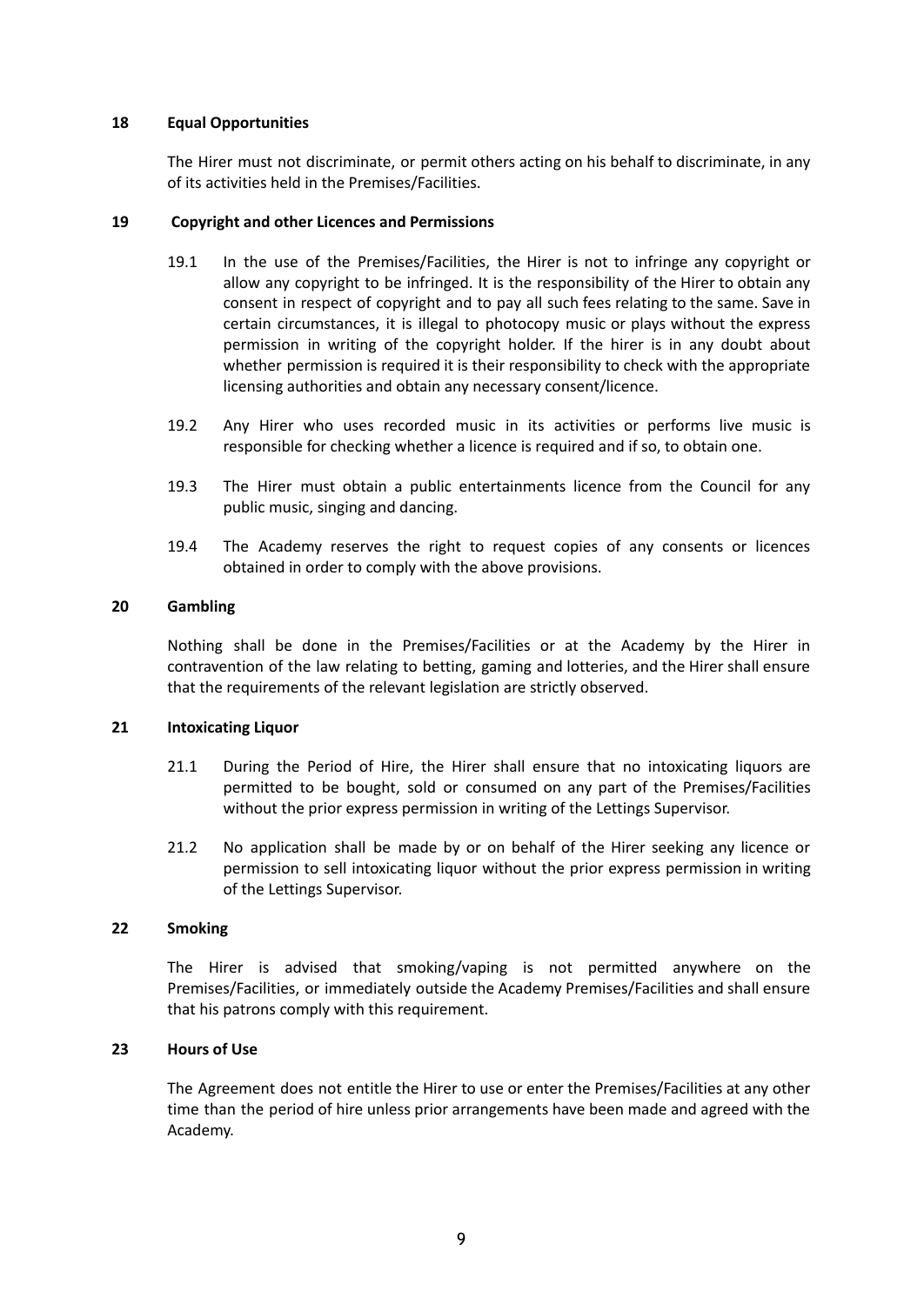#### **24 Storage**

No goods or equipment shall be left at or stored on the Premises/Facilities without the prior agreement in writing of the Academy.

#### **25 Rights of Entry**

Throughout the period of hire the right of entry to the Premises/Facilities is reserved to any duly authorised officers or employees of the Academy, their agents or contractors and any emergency service.

#### **26 Expiration of Hire period**

- 26.1 At the expiration of the hire period the Hirer shall ensure that all those attending and present leave the Premises/Facilities. If the Premises/Facilities are not vacated in time, the Academy reserves the right to charge the Hirer for use during the additional time in line with the hire charges.
- 26.2 The Hirer must ensure that the Premises/Facilities are left in a clean and orderly state, free of litter. All equipment of the Hirer must be removed. If the Hirer fails to do so, the Academy will be entitled to charge the Hirer for the costs of any necessary work required.

#### **27 Injury to Persons and Damage to Property**

- 27.1 The Academy will not be liable for the death or injury of a person attending the Premises/Facilities for the hiring or for any losses, claims, demands, actions, proceedings, damages, costs or expenses or other liability incurred by the Hirer in the exercise of the rights granted by the Agreement except where such death or injury is due to the negligence of the Academy.
- 27.2 The Academy will not under any circumstances accept responsibility or liability in respect of any damage to or loss of any goods articles or property of any kind brought onto or left at the Premises/Facilities either by the Hirer for his own purposes or by any other person.
- 27.3 The Academy will not be liable for any loss due to any flood, fire, act of God or other cause beyond the reasonable control of the Academy which may cause the Premises/Facilities to be temporarily closed or the hiring to be interrupted or cancelled.

#### **28 Insurance and Indemnity**

- 28.1 It is a requirement that all Hirers have up-to-date Public Liability Insurance with at least indemnity of £2,000,000.00 against third party risks including death or injury to any person or loss or damage to any property arising out of the use of the Premises/Facilities by the Hirer.
- 28.2 The Hirer may be required to produce the current insurance certificate prior the hiring.
- 28.3 The Hirer will indemnify the Academy against any damage theft, losses, claims, demands, actions, proceedings, damages, costs or expenses arising as a result of the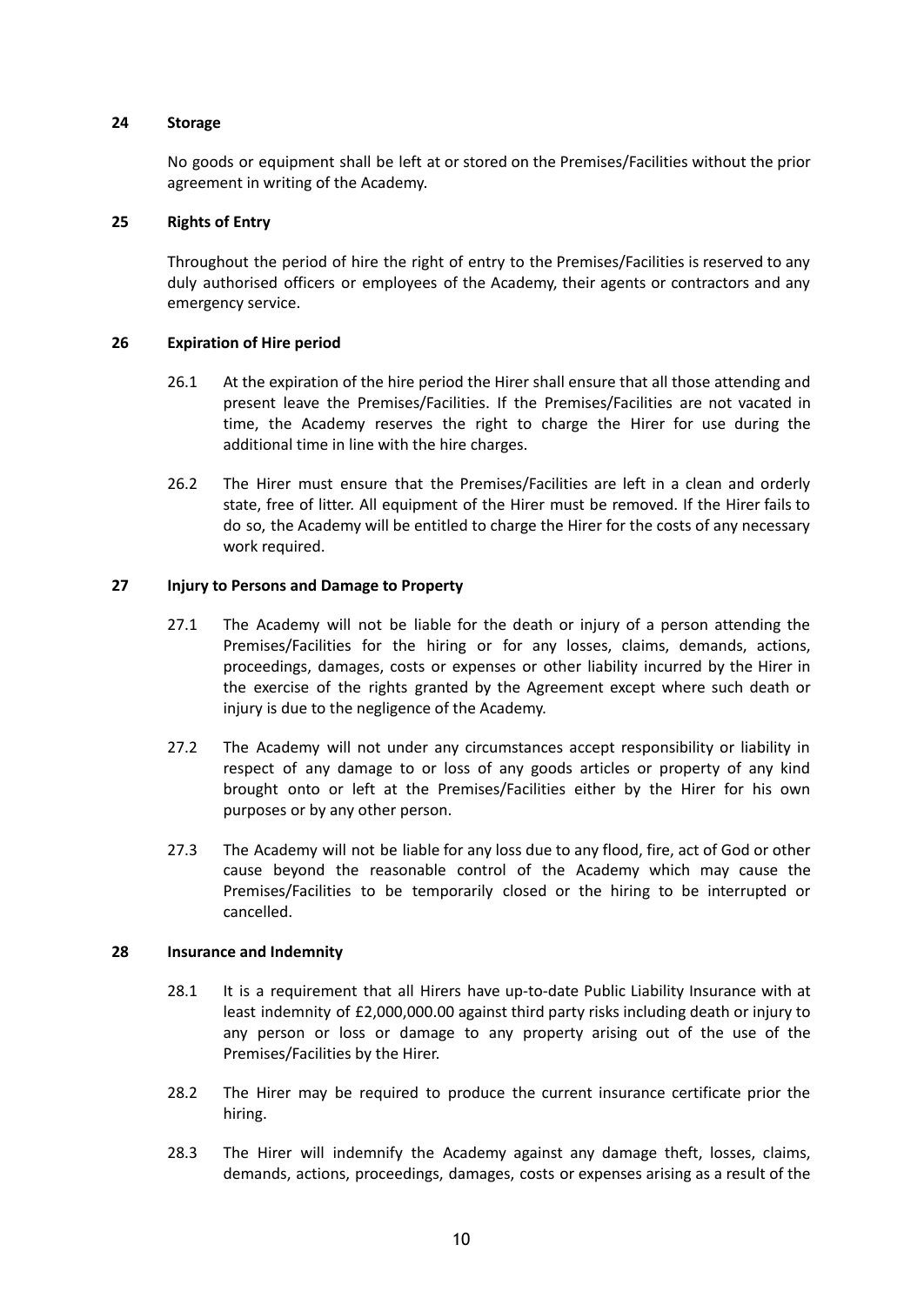hire of the Premises/Facilities by the Hirer including the cost of reinstating, repairing or replacing any part of the Premises/Facilities which is damaged, destroyed, stolen or removed as a result of the hire of the Premises/Facilities by the Hirer. The evidence of the Academy as to the cost or expenses incurred shall be accepted by the Hirer as final, on production of reasonable proof.

#### **29 Lost Property**

The Academy will not accept responsibility for any items that are left on the Premises/Facilities after a period of hire. The Academy will keep the items for 7 days and then the items will be disposed of.

#### **30 Safeguarding**

- 30.1 The Academy is committed to safeguarding and promoting the welfare of children.
- 30.2 The Hirer will ensure that they have appropriate safeguarding and child protection policies in place. The Academy reserves the right to inspect such policies and procedures as it deems fit to ensure they are of an acceptable standard.
- 30.3 The Hirer must immediately inform the Academy of any safeguarding or child protection incidents about which the Hirer becomes aware that takes place during the hire of the Premises/Facilities or as a result of the activities the Hirer carry out on the Premises/Facilities.
- 30.4 The Hirer must comply with any reasonable safeguarding and/or child protection requirements made by the Academy during the period of hire.
- 30.5 Notwithstanding clause 6, failure to comply with these safeguarding terms will lead to immediate termination of the Agreement.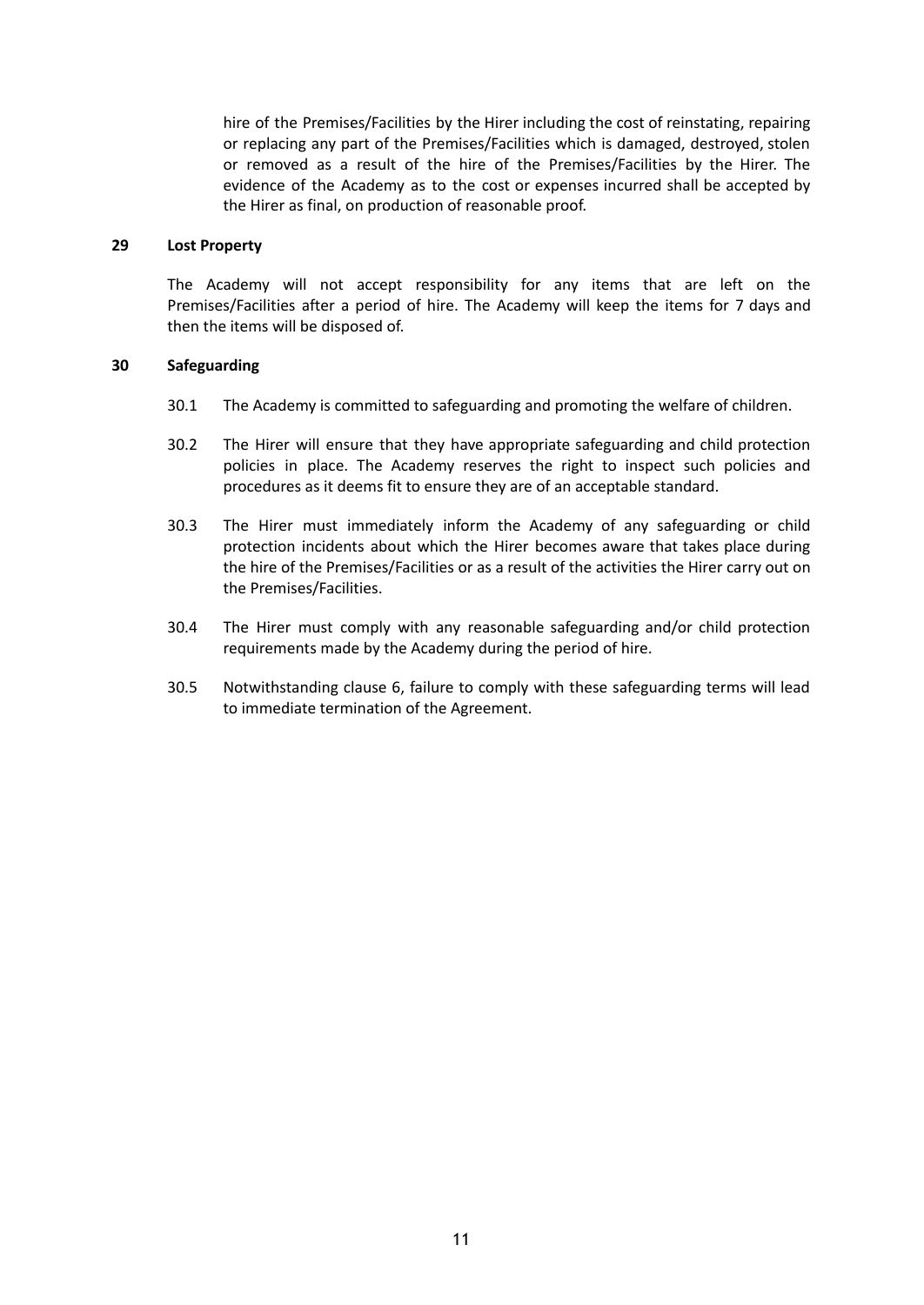# **Schedule 1**

# **Part 1. Responsibilities of the School**

To provide facilities as agreed. The service includes:

- Providing clean and tidy rooms
- Providing site team staff to assist with issues that may arise relating to the condition and function of the leased rooms.
- Providing car-parking facilities.
- Providing heating, hot water and lighting within the building and lit external access if needed.
- Providing toilet and hand washing facilities.
- Conforming to legislation and the Academy's requirements that relate to Health and Safety and Equal Opportunities policies.
- The Academy does not have and does not provide a public entertainments licence.

## **Part 2. Responsibilities of the Hirer**

- To leave rooms and facilities in the condition in which they were found.
- Furniture in a tidy state, where furniture has been moved, it must be replaced to the original positions.
- Whiteboards clean.
- Equipment turned off (unless requested to leave on).
- Classroom lights turned off and windows shut.
- Not to allow food and drink to be brought into classrooms.
- Not to allow smoking/vaping on the Premises/Facilities.
- To bring own pens, paper, materials etc.
- Ensuring that no damage is done to the fabric of the building, the furniture and any classroom displays, equipment or work.
- Ensure that all rooms are cleaned after use.
- To ensure that all persons are supervised whilst on the Academy Premises/Facilities.
- To only use electrical equipment where this has been PAT (Portable Appliance Testing) by the user and where permission has been obtained in advance. The Hirer is responsible for obtaining adequate insurance to cover the use of any electrical appliances brought into the building which must be shown to the Academy upon request.